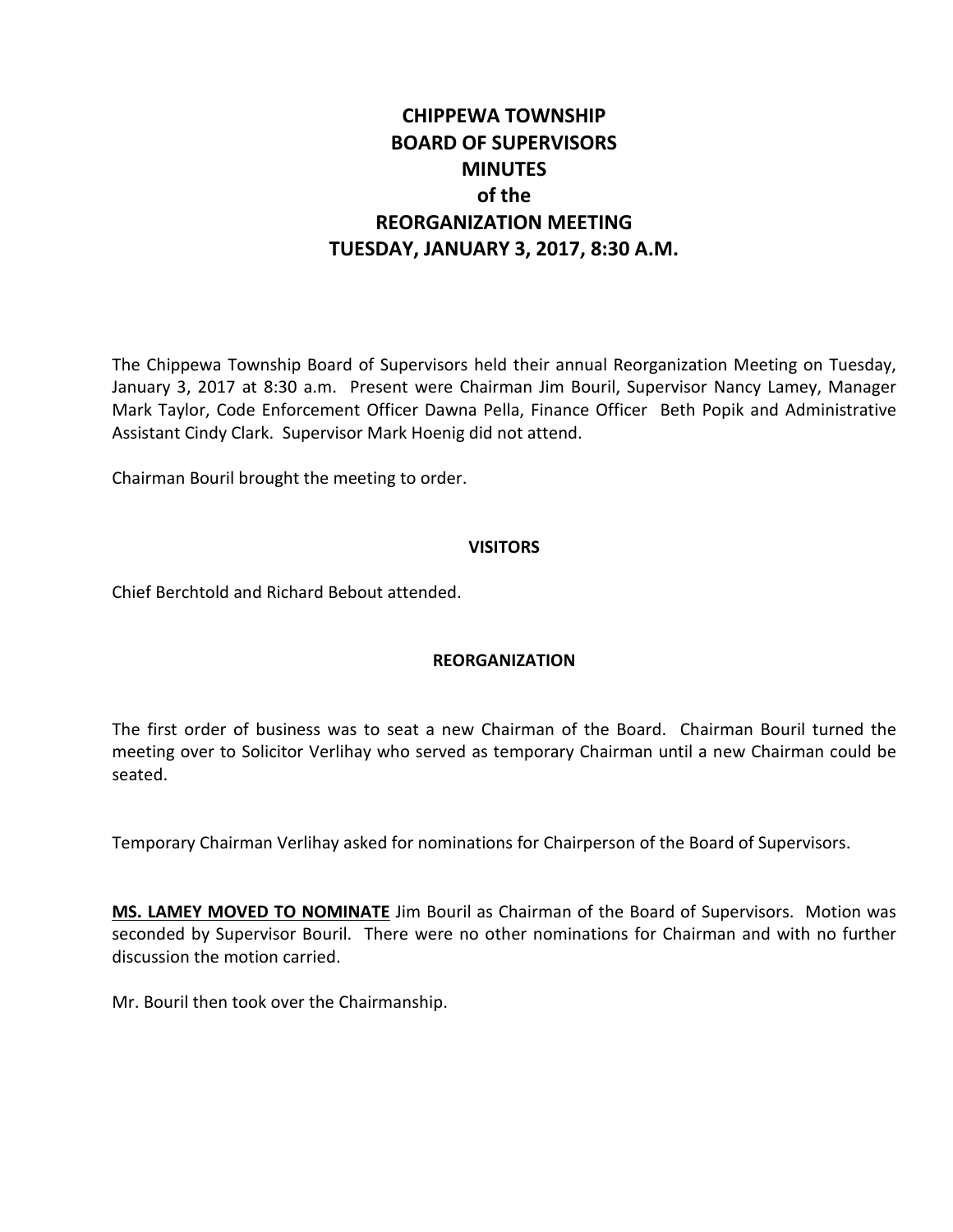# **Chippewa Township Supervisors' Minutes Access 2 of 4 Page 2 of 4 January 3, 2017**

#### **DEPARTMENT LIAISONS, APPOINTMENTS, MEETING SCHEDULES**

Several changes were made to the list this year. The final 2017 list was read as follows:

Chairman, Board of Supervisors James Bouril Vice Chairman, Board of Supervisors Nancy Lamey Manager Manager Mark Taylor Police Chief **Calculation** Chief Robert C. Berchtold **Robert C. Berchtold** Solicitor **George Verlihay** Engineer Michael Baker Code Enforcement Officer **Dawna Pella Zoning Officer Mark Taylor** Mark Taylor Assistant Zoning Officer **Dawna Pella** Fire Chief **Internal Contract Contract Contract Contract Contract Contract Contract Contract Contract Contract Contract Contract Contract Contract Contract Contract Contract Contract Contract Contract Contract Contract Con** Treasurer **Beth Popik Beth Popik** Assistant Treasurer Mark Taylor/Rich Bebout Secretary **Mark Taylor** Mark Taylor Assistant Secretary **Rich Bebout Rich Bebout** Receptionist/Recording Secretary Cindy Clark Receptionist/Recording Secretary **Exercise Secretary** Dorinda Roberts Wage Tax Collector **Berkheimer** Berkheimer Delinquent Real Estate Tax Collector **Linda Rawding** Deputy Real Estate & Delinquent Real Estate Tax Collector Thomas Householder Chief Administrative Officer of Police Pension Plan Township Manager Chief Administrative Officer of Non-Uniform Pension Plan Township Manager Auditor **Mark C. Turnley** Sewage Enforcement Officer **AG-Squared/ Michael Groves** AG-Squared/ Michael Groves Depository **Example 20 and Transform Control** Huntington/WestBanco/First National Vacancy Board **Don Olayer** Don Olayer Police Liaison **Nancy Lamey** Nancy Lamey Fire Liaison **Mark Hoenig** Mark Hoenig Public Works Liaison **Mark Hoenig** Mark Hoenig Shade Tree Commission Liaison Nancy Lamey Recreation Board Liaison **Communist Communist Communist Communist Communist Communist Communist Communist Communist Communist Communist Communist Communist Communist Communist Communist Communist Communist Communist Commun** Sahli Preserve Advisory Board Liaison Mark Hoenig Administration Chairman Mark Hoenig and Mark Hoenig Airport Representative Nancy Lamey Water Authority Representative Nancy Lamey Sewer Authority Representative **Search Authority Representative** James Bouril Council of Governments (COG) Representative Mancy Lamey Council of Governments (COG) Alternate Mark Hoenig Mark Hoenig Planning Commission Liaison **James Bouril** Zoning Board Liaison James Bouril State Convention Delegate Nancy Lamey State Convention Alternate Delegate Mark Hoenig Agenda Meeting Dates and Time  $2<sup>nd</sup>$  Wed. of month 8:30 am Regular Meeting Dates and Time  $3<sup>rd</sup>$  Wed. of month 7:30 pm Work Session Dates and Time As needed-will be advertised

Chairman Bouril read the above list in sections. After each group of items was read **MS. LAMEY MOVED TO APPROVE** that group of officers, liaisons and times and then Mr. Bouril seconded the motions made by Ms. Lamey and the motions carried. All of the department liaisons, appointments and meeting schedules were approved as listed.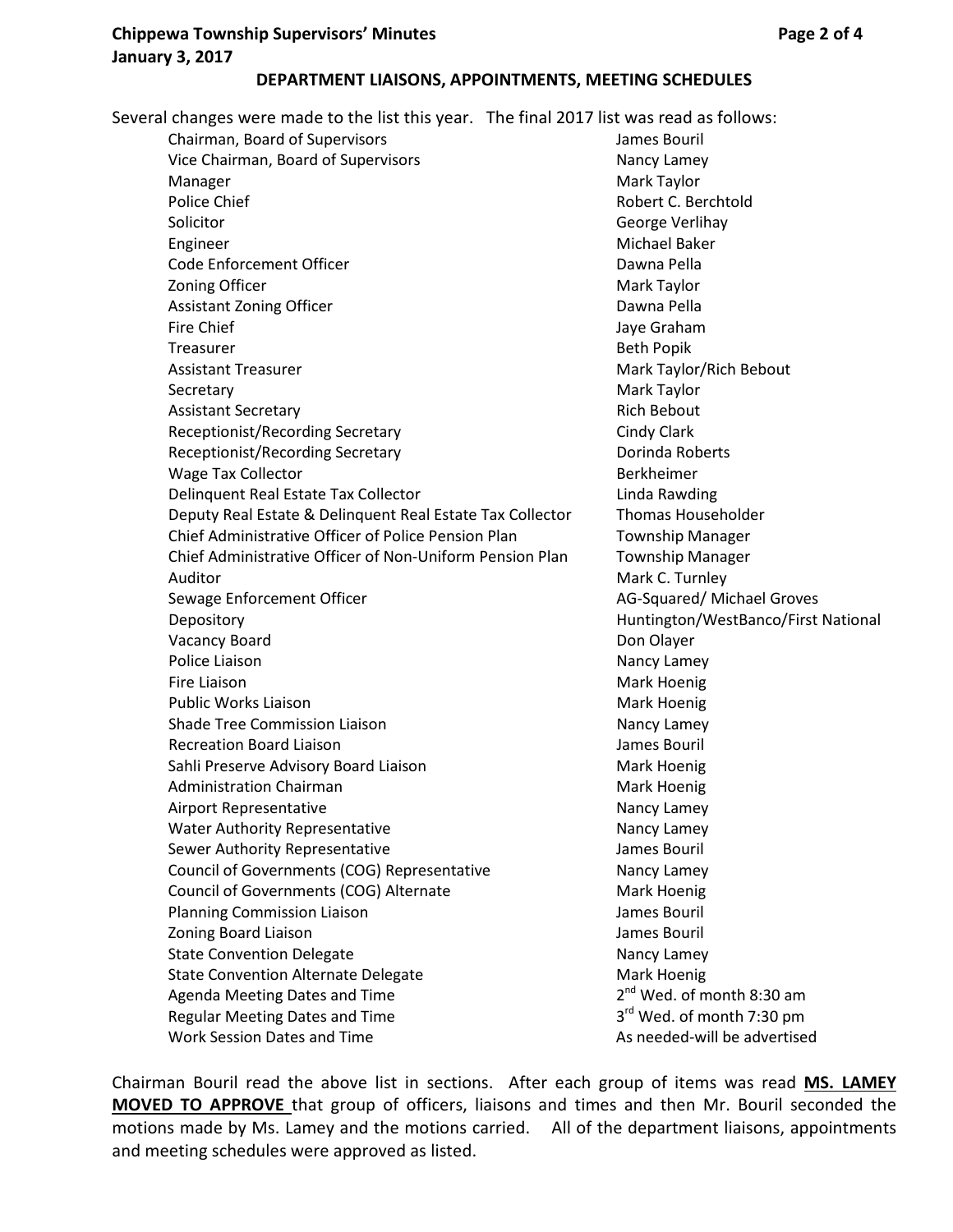#### **BENEFITS SHEET AND SALARY SCHEDULE**

The next order of business was to adopt the 2017 Benefits Sheet and Salary Schedule.

**MS. LAMEY MOVED TO ADOPT** the Benefits Sheet and Salary Schedule. Motion was seconded by Mr. Bouril and with no further discussion the motion carried.

#### **RESOLUTIONS**

Chairman Bouril then presented in a group, the following five resolutions for adoption.

**RESOLUTION NO. 2017-1: A RESOLUTION OF THE TOWNSHIP OF CHIPPEWA RELATIVE TO THE ESTABLISHMENT AND MAINTENANCE OF EMPLOYEES' PENSION, ANNUITY, INSURANCE, AND BENEFIT FUND OR FUNDS, TO AMEND CERTAIN PROVISIONS OF THE PENSION PLAN OR PROGRAM APPLICABLE TO THE POLICE EMPLOYEES OF SAID TOWNSHIP.**

**RESOLUTION NO. 2017-2: WHEREAS, SECTION 7503 OF THE PENNSYLVANIA EMERGENCY MANAGEMENT SERVICES CODE, 35 PA C.S. SECTION 1702. ET. SEQ. MANDATES THAT CHIPPEWA TOWNSHIP PREPARE, MAINTAIN AND KEEP CURRENT AN EMERGENCY OPERATIONS PLAN FOR THE PREVENTION AND MINIMIZATION OF INJURY AND DAMAGE CAUSED BY A MAJOR EMERGENCY OR DISASTER WITHIN THIS TOWNSHIP; NOW THEREFORE, WE THE UNDERSIGNED SUPERVISORS OF CHIPPEWA TOWNSHIP DO HEREBY APPROVE, ADOPT AND PLACE INTO IMMEDIATE EFFECT THE EMERGENCY OPERATIONS PLAN OF CHIPPEWA TOWNSHIP. THIS PLAN SHALL BE REVIEWED ON AN ANNUAL BASIS TO MAKE CERTAIN THAT IT CONFORMS WITH THE REQUIREMENTS OF THE BEAVER COUNTY EMERGENCY OPERATIONS PLAN.**

**PROMULGATION: THIS PLAN SUPERSEDES PREVIOUS CHIPPEWA TOWNSHIP PLANS DEVELOPED FOR RESPONSE TO A MAJOR EMERGENCY OR DISASTER. THIS PLAN WAS ADOPTED BY THE BOARD OF SUPERVISORS UNDER RESOLUTION NO. 2017-2 DATED JANUARY 3, 2017.**

**RESOLUTION NO. 2017-3: A RESOLUTION OF THE TOWNSHIP OF CHIPPEWA AUTHORIZING CHIPPEWA TOWNSHIP TO PARTICIPATE IN THE LOCAL PIGGYBACK PURCHASING PROGRAM AND AUTHORIZING THE TOWNSHIP MANAGER TO EXECUTE ANY CONTRACTS OR AGREEMENTS AUTHORIZED BY THE BOARD OF SUPERVISORS FOR CHIPPEWA TOWNSHIP.**

**RESOLUTION NO. 2017-4: A RESOLUTION OF THE TOWNSHIP OF CHIPPEWA AUTHORIZING CHIPPEWA TOWNSHIP TO PARTICIPATE IN THE BEAVER COUNTY REGIONAL COUNCIL OF GOVERNMENTS JOINT BIDDING AND THE TOWNSHIP MANAGER TO EXECUTE ANY NECESSARY CONTRACTS, AND/OR OTHER ITEMS NECESSARY TO PARTICIPATE.**

**RESOLUTION NO. 2017-5: A RESOLUTION OF THE BOARD OF SUPERVISORS IN AND FOR THE TOWNSHIP OF CHIPPEWA, BEAVER COUNTY, COMMONWEALTH OF PENNSYLVANIA ADOPTING CERTAIN FEES FOR SERVICES PROVIDED BY THE TOWNSHIP.**

**MS. LAMEY MOVED TO ADOPT** the above five resolutions. Motion was seconded by Mr. Bouril and with no further discussion the motion carried.